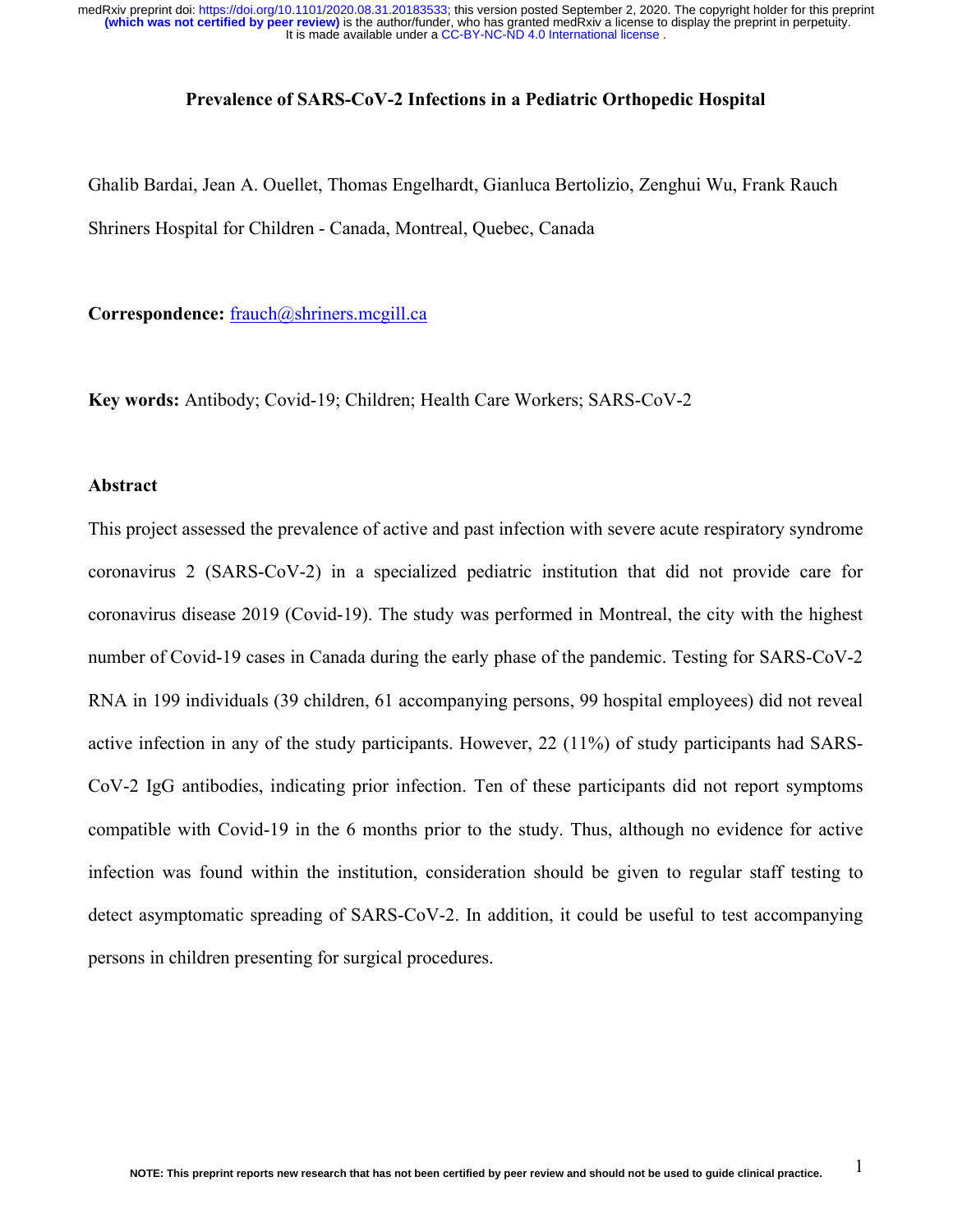## Introduction

Montreal has the highest incidence of coronavirus disease 2019 (Covid-19) among cities in Canada, with 29,596 reported cases as of August 22, 2020, representing about one quarter of all reported cases in Canada (1). The present study was performed in a pediatric institution located in Montreal that provides elective-only specialized services for children with musculoskeletal conditions, such as pediatric orthopedics, rehabilitation and medical therapies. The institution does not provide care for infectious diseases; patients with known severe acute respiratory syndrome coronavirus 2 (SARS-CoV-2) infections are therefore treated at other institutions. At the start of the Covid-19 pandemic, a set of measures was implemented to minimize the risk of infection within the institution, such as screening each person entering the hospital, mandatory temperature checks at the entrance, wearing face masks within the building, reducing the number of clinic visits and testing for SARS-CoV-2 RNA (using nasopharyngeal swabs) in patients scheduled for surgery (Figure 1).

The aim of this project was to assess whether the institution remained free of SARS-CoV-2 infections after these countermeasures were implemented. To this end, patients, accompanying persons and employees were offered testing for active virus infection by examining for SARS-CoV-2 RNA in saliva. In addition, blood samples were obtained to test for SARS-CoV-2 IgG antibodies as indicators of past virus infection. As the sensitivity of detecting SARS-CoV-2 RNA in saliva samples was not well established at the start of the project, participating hospital employees underwent weekly sampling to increase the probability of identifying active infection with SARS-CoV-2.

## Subjects and Methods

Study participants were recruited at Shriners Hospital for Children – Canada in Montreal, Canada, between June 10 and July 27, 2020. All participants were asymptomatic for SARS-CoV-2 IgG antibodies infection at the time of recruitment, as only asymptomatic individuals had access to the hospital. The study population was comprised of 200 participants. This included 100 employees (about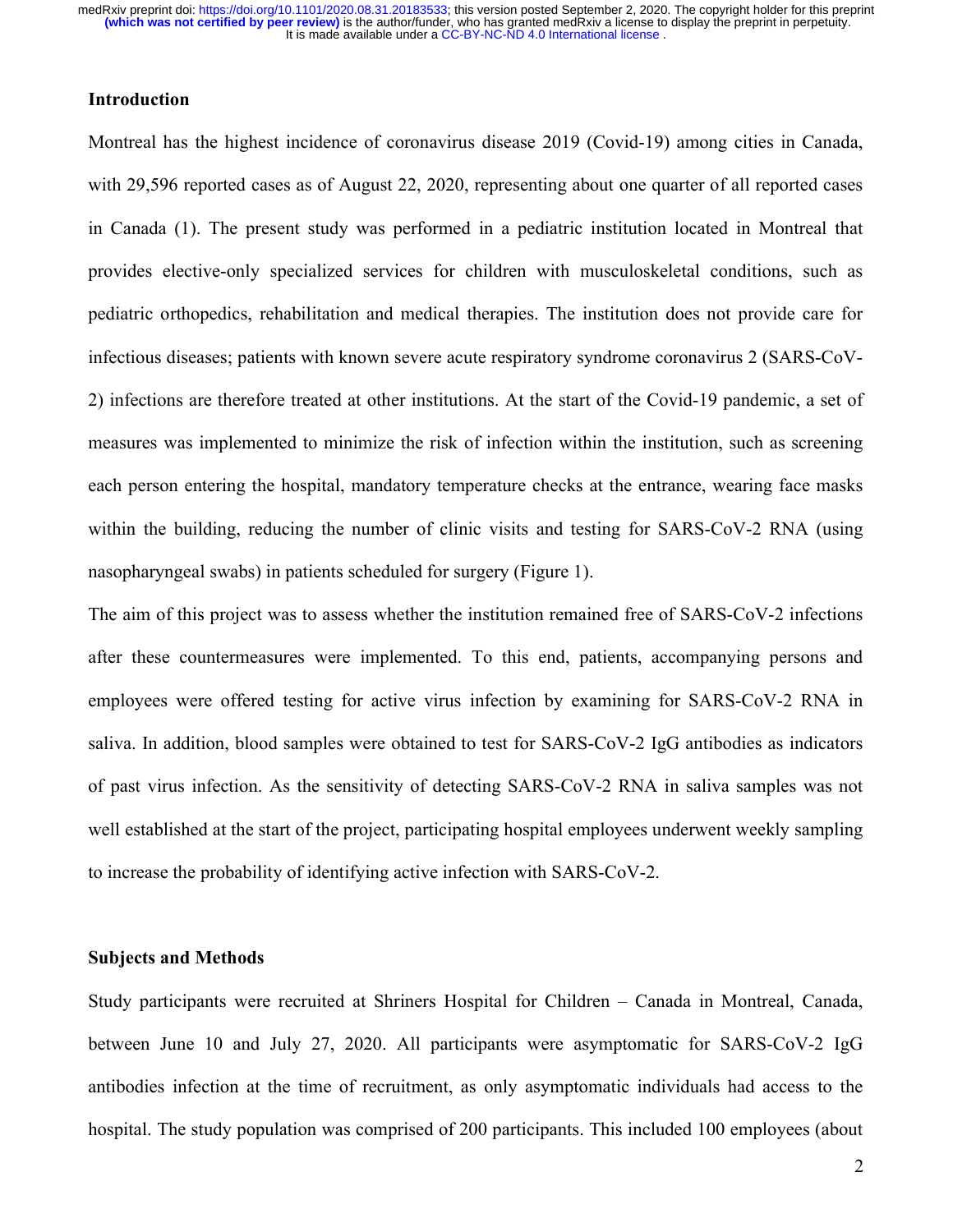one third of the full-time staff) and 100 patients or individuals accompanying patients. All study participants or their legal guardians provided informed consent. The study was approved by the Institutional Review Board of McGill University (study number A05-M45-20B).

Study participants who were patients at the hospital or persons accompanying them had a single study visit. Hospital employees underwent 5 study visits on consecutive weeks. At each study visit, participants were asked to provide 2.5 ml of saliva into a sterile container and blood samples (5 ml) were obtained in serum tubes. Saliva samples were stored at -80C until analysis, serum was stored at - 20C.

Saliva samples were tested for the presence of SARS-CoV-2 virus using real-time PCR (ABI 7500 Fast, Applied Biosystems). Viral nucleic acid isolation for SARS Cov-2 was performed using the Applied Biosystems MagMAX Viral/Pathogen kit on a Kingfisher (Thermo Fisher) instrument according to the manufacturers protocol. Extracted RNA was analysed using a commercially available kit (Taqpath RT-PCR COVID-19 Combo Kit with TaqPath 1-Step Multiplex Master Mix, Applied Biosystems). The method assesses for the presence of three SARS-CoV-2 target genes (Orf1a/b, N and S). Data analysis and interpretation of PCR data was performed using the Applied Biosystems COVID-19 Interpretive Software v1.2.

Serum samples were tested for the presence of SARS-CoV-2 IgG antibodies using a commercially available enzyme-linked immunosorbent assay (ELISA) targeting SARS-CoV-2 Spike (S2) and Nucleoprotein (N) (Mologic, Omega diagnostics, UK) following the manufacturer's instructions. Each plate had a diluent (negative), cut off and positive controls. Results were considered positive if they were 10% above the cut off value. Extensive validation of this assay found a specificity of 97% (2). Group differences in categorical variables were tested for significance using the chi-square test. All tests were two-tailed and throughout the study P-values <0.05 were considered significant. Calculations were performed using SPSS Software Version 24 for Windows (SPSS, Inc., Chicago, IL, USA).

3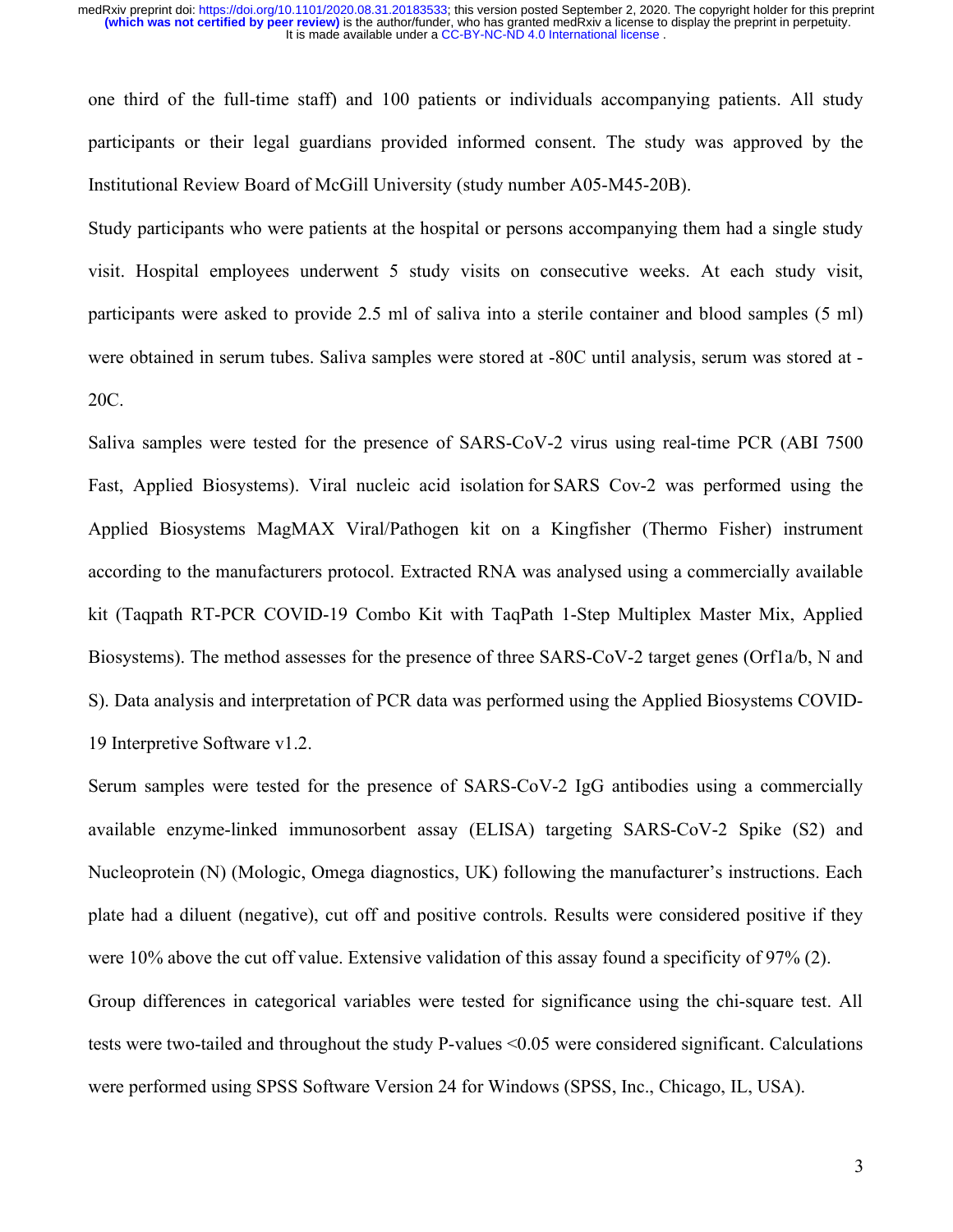## **Results**

Results were obtained from 199 individuals (139 females, 60 males) (Table 1). One of the employees left the institution before any sample was obtained; therefore, results are available on 199 study participants. None of the study participants had detectable SARS-CoV-2 RNA in saliva samples, but 22 (11%) study participants were positive for SARS-CoV-2 IgG antibodies in serum samples. The difference in seroprevalence between patients, accompanying persons and hospital employees was not statistically significant ( $P = 0.75$ ).

Of the 22 seropositive individuals, 12 reported symptoms compatible with Covid-19 in the 6 months prior to the study. Thus, 10 seropositive study participants (1 child, 3 accompanying persons, 6 employees) were considered asymptomatic. Eleven (50%) seropositive individuals had undergone prior SARS-CoV-2 testing by nasopharyngeal swab 4 or more weeks prior to the present study, which had yielded a positive result in 5 of these study participants. Four individuals (3 employees, 1 accompanying person) had provided care to patients with Covid-19 infections at other health care institutions, the other seropositive study participants had no known exposure to the virus.

Among hospital employees, SARS-CoV-2 IgG antibodies were found in 3 of 20 (15%) operation room personnel, in 5 of 44 (11%) health care workers from other departments and in 4 of 35 (11%) employees who did not have direct patient contact ( $P = 0.91$ ). Eleven employees were seropositive at the first study visit. One employee had SARS-CoV-2 antibodies only at the last study visit, even though no SARS-CoV-2 RNA had been found in any of the employee's saliva samples. Among the 12 employees with SARS-CoV-2 IgG antibodies in at least one sample, 3 (25%) had a negative antibody test result by the time of their last study visit.

## **Discussion**

In this study we found that none of the study participants had detectable active infection with SARS-CoV-2 virus at the time of the study. A prior study had found that use of saliva samples was a sensitive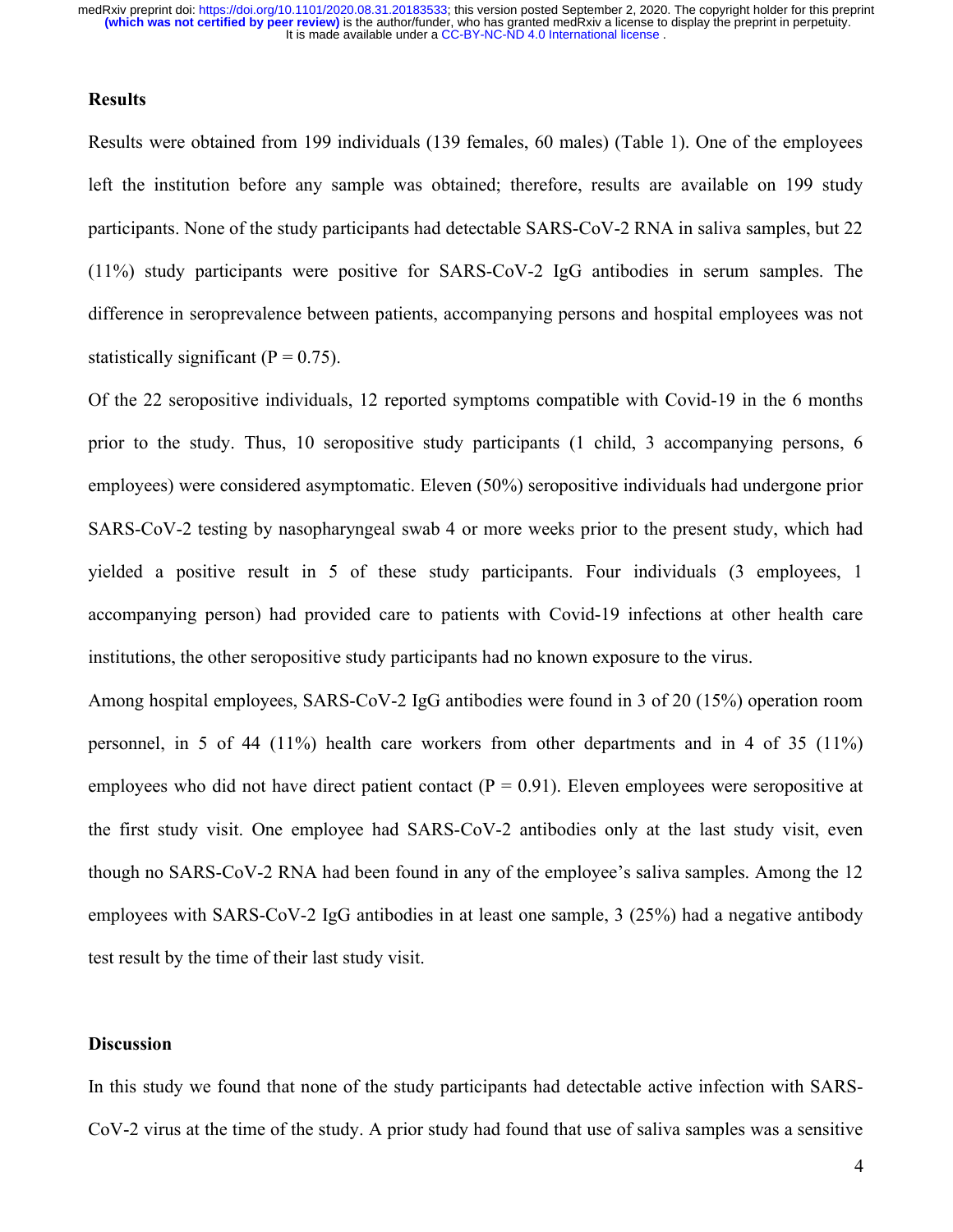method to detect SARS-CoV-2 in asymptomatic health care workers (3). However, 11% of study participants had IgG antibodies against SARS-CoV-2, indicating prior infection with the virus. Seroprevalence was similar between hospital employees, patients and accompanying persons and did not vary with the type of work performed by employees.

The prevalence of SARS-CoV-2 IgG antibodies among hospital employees in the present study is similar to the observations in a New York hospital system, where 13.7% of health care workers were seropositive (4). Our findings are also in line with a report from a large Belgian tertiary health care center, where seroprevalence was similar among employees who had patient contact and those without patient contact (5). However, the overall seroprevalence of 11% in the present study is higher than what has been reported in a study on blood donors in Montreal that was conducted at approximately the same time as the present study (between May 25 and July 9), where only 3% were seropositive (6). Even though this study used a different IgG antibody than the present study, it appears that the SARS-CoV-2 seroprevalence is higher among individuals who volunteer for participation in a SARS-CoV-2 study than among blood donors.

While 12 study participants with SARS-CoV-2 antibodies reported symptoms compatible with Covid-19 infection in the 6 months prior to the study, 10 individuals, including 6 employees, appeared to have had asymptomatic infection. The fact that 6 of the 99 participating employees had undergone apparently asymptomatic infection suggests that testing of asymptomatic employees for virus RNA would have been necessary to identify their SARS-CoV-2 infection. Nevertheless, the observation that one employee developed antibodies despite repeatedly negative saliva tests shows that even repeated testing may not correctly identify all individuals with SARS-CoV-2 infection.

The finding that 3 of the 12 seropositive study participants had a negative SARS-CoV-2 antibody result at the last study visit is in accordance with previous reports that in up to 40% of those recovering from mild disease, SARS-CoV-2 antibodies fall to undetectable levels within 2-3 months (7). However, recent data suggest that antibodies against the N protein decline faster than antibodies against the S2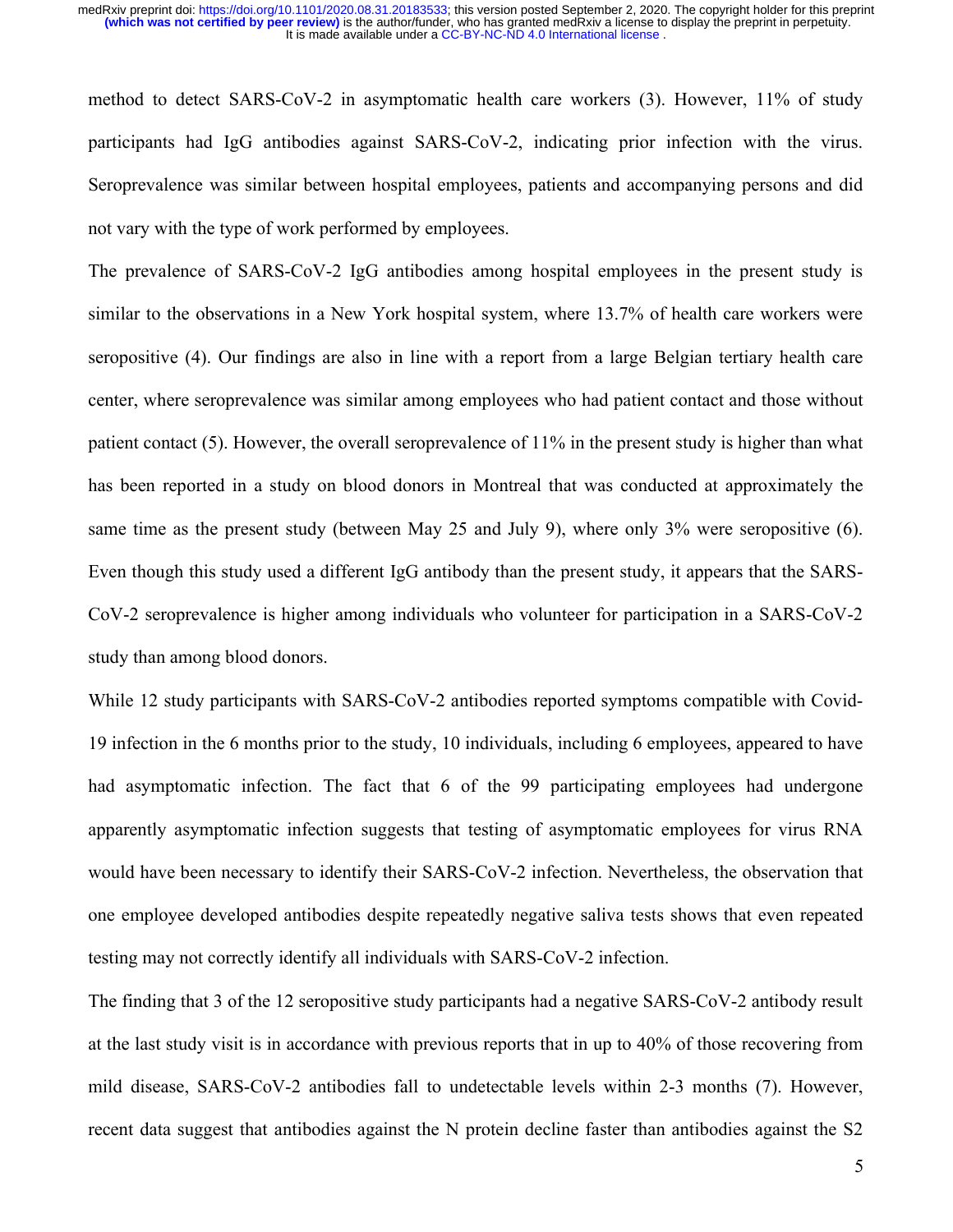protein (8). The ELISA used in the present study used antibodies directed against both of these proteins and may therefore reflect the decline in N protein specific antibodies.

Thus, while no case of active SARS-CoV-2 infection was detected among individuals within our health care institution there was evidence for prior infection in 11% of study participants. Consideration should be given to regular staff testing to detect asymptomatic spreading of SARS-CoV-2. In addition, it could be useful to test accompanying persons in children presenting for surgical procedures.

## Acknowledgements

We thank Michaela Durigova, Marie-Josée Giguère and Elizabeth Parr for organizational support, Vanessa Pépin, Carine Dahan, Carla Evangeliste, Souad Rhalmi and Juliana Marulanda for sample procurement, and Charlotte El-Mir, Sami Abdullah and Faviola Huapaya-Wong for sample analysis. The study was supported by the Shriners of North America. ELISA IgG antibody plates were donated by Mologic.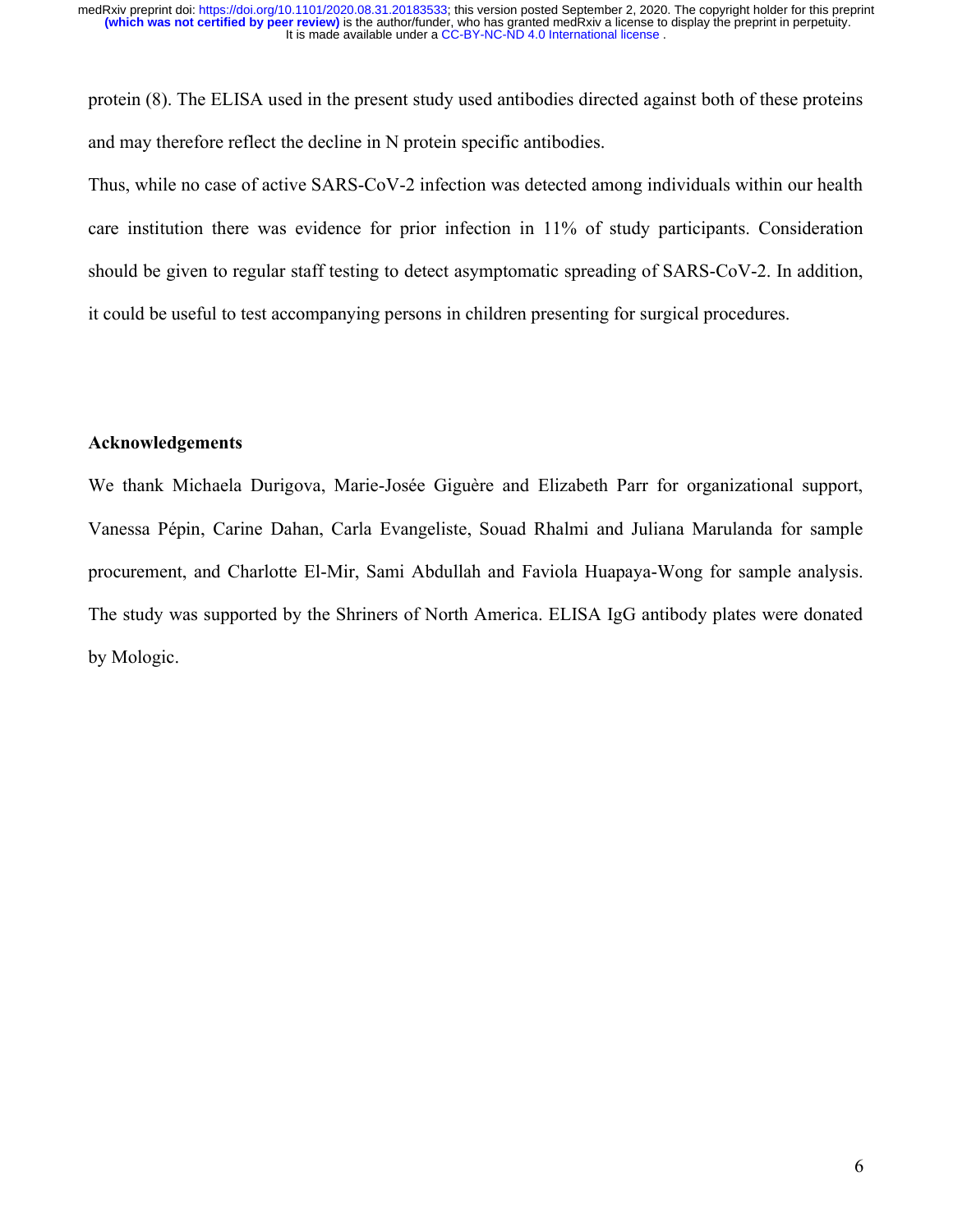# **References**

1. Situation of the coronavirus (COVID-19) in Québec 2020 [Accessed 22-Aug-2020. Available from: https://www.quebec.ca/en/health/health-issues/a-z/2019-coronavirus/situation-coronavirus-inquebec/].

2. Adams ER, Augustin Y, Byrne RL, Clark DJ, Cocozza M, Cubas-Atienzar AI, Cuevas LE, Cusinato M, Davies BMO, Davies M, Davies P, Duvoix A, Eckersley NM, Edwards T, Fletcher T, Fraser Aj, Garrod G, Hadcocks L, Hu Q, johnson M, Kay GA, Keymer K, Kirwan D, Klekotko K, Lewis Z, Mason J, Mensah-Kane J, Menzies S, Monahan I, Moore CM, Nebe-von-Caron G, Owen SI, Planche T, Sainter C, Schouten J, Staines HM, Turtle L, Williams C, Wilkins J, Woolston K, Sall AA, Fitchett JRA, Krishna S. Rapid development of COVID-19 rapid diagnostics for low resource settings: accelerating delivery through transparency, responsiveness, and open collaboration. medRxiv 2020. doi: 10.1101/2020.04.29.20082099

3. Ott IM, Strine MS, Watkins AE, Boot M, Kalinich CC, Harden CA, Vogels CBF, Casanovas-Massana A, Moore AJ, Muenker MC, Nakahata M, Tokuyama M, Nelson A, Fournier J, Bermejo S, Campbell M, Datta R, Dela Cruz CS, Farhadian SF, Ko AI, Iwasaki A, Grubaugh ND, Wilen CB, Wyllie AL. Simply saliva: stability of SARS-CoV-2 detection negates the need for expensive collection devices. medRxiv 2020. doi: 10.1101/2020.08.03.20165233

4. Moscola J, Sembajwe G, Jarrett M, Farber B, Chang T, McGinn T, Davidson KW, Northwell Health C-RC. Prevalence of SARS-CoV-2 Antibodies in Health Care Personnel in the New York City Area. JAMA 2020. doi: 10.1001/jama.2020.14765

5. Steensels D, Oris E, Coninx L, Nuyens D, Delforge ML, Vermeersch P, Heylen L. Hospital-Wide SARS-CoV-2 Antibody Screening in 3056 Staff in a Tertiary Center in Belgium. JAMA 2020. doi: 10.1001/jama.2020.11160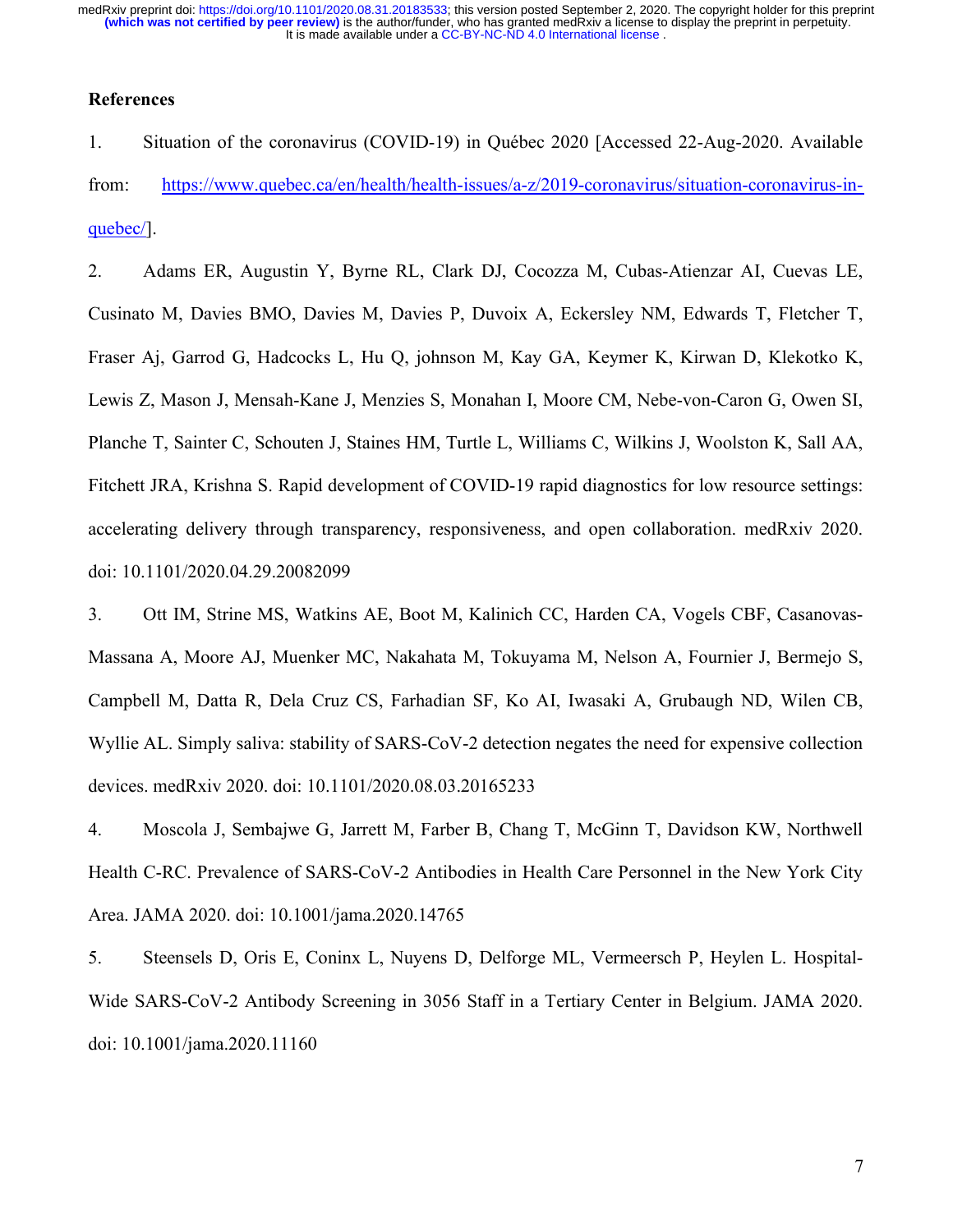6. Hema-Quebec. Blood donor seroprevalence study 2020 [Accessed 21-Aug-2020. Available from: https://www.hema-quebec.qc.ca/publications/communiques/archives/2020/communiques-2020/etude-seroprevalence-resultats.en.html].

7. Long QX, Tang XJ, Shi QL, Li Q, Deng HJ, Yuan J, Hu JL, Xu W, Zhang Y, Lv FJ, Su K, Zhang F, Gong J, Wu B, Liu XM, Li JJ, Qiu JF, Chen J, Huang AL. Clinical and immunological assessment of asymptomatic SARS-CoV-2 infections. Nat Med 2020;26:1200-4. doi: 10.1038/s41591- 020-0965-6

8. Ripperger TJ, Uhrlaub JL, Watanabe M, Wong R, Castaneda Y, Pizzato HA, Thompson MR, Bradshaw C, Weinkauf CC, Bime C, Erickson HL, Knox K, Bixby B, Parthasarathy S, Chaudhary S, Natt B, Cristan E, El Aini T, Rischard F, Campion J, Chopra M, Insel M, Sam A, Knepler JL, Capaldi AP, Spier CM, Dake MD, Edwards T, Kaplan ME, Scott SJ, Hypes C, Mosier J, Harris DT, Lafleur BJ, Sprissler R, Nikolich-Zugich J, Bhattacharya D. Detection, prevalence, and duration of humoral responses to SARS-CoV-2 under conditions of limited population exposure. medRxiv 2020. doi: 10.1101/2020.08.14.20174490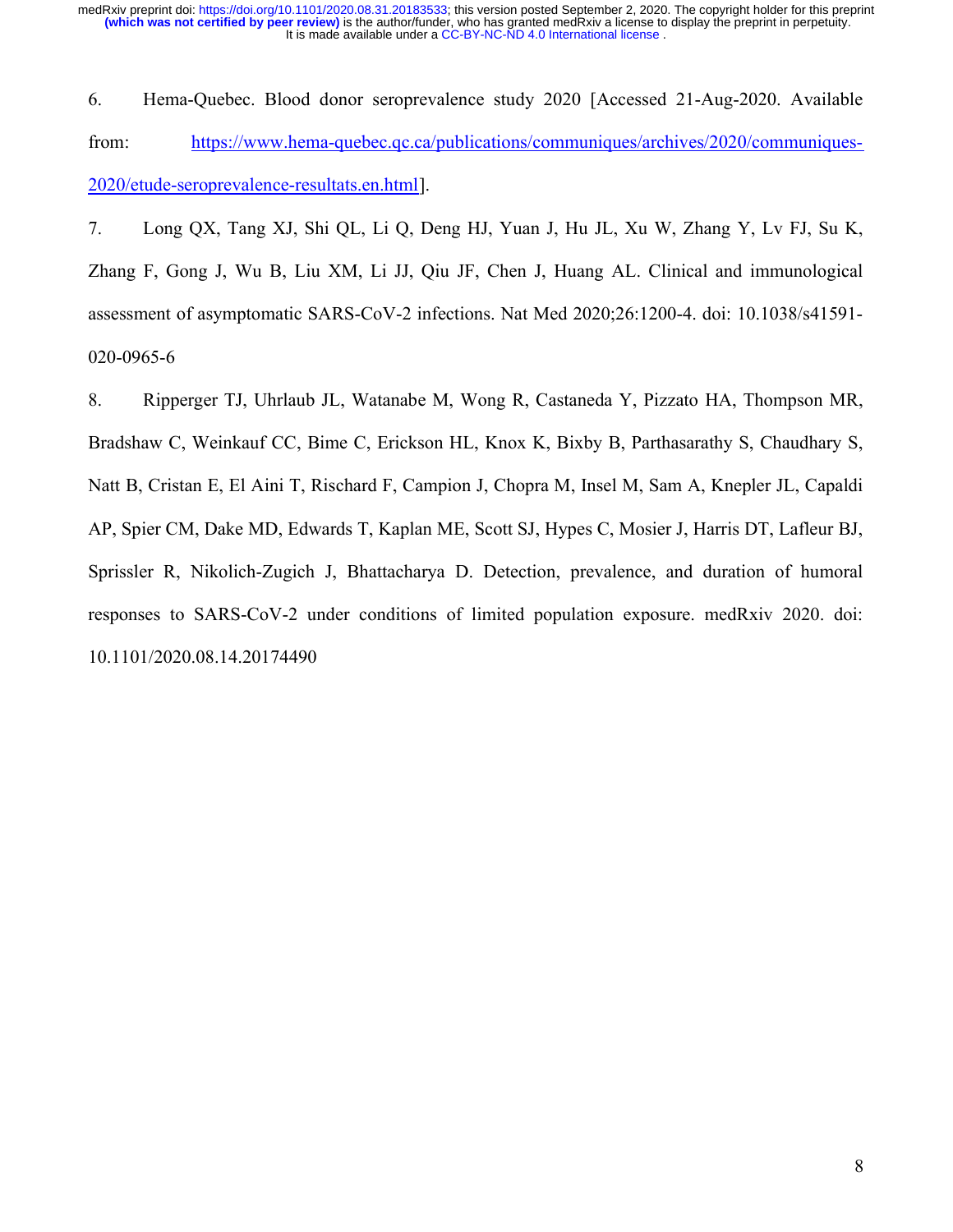|                                           | Patients         | Accompanying     | Employees        |
|-------------------------------------------|------------------|------------------|------------------|
|                                           |                  | Persons          |                  |
| N                                         | 39               | 61               | 99               |
| Females, $N$ (%)                          | 24(62%)          | 41 $(67%)$       | 74 (75%)         |
| Age (years)                               | 15.6(13.4; 16.8) | 47.1(41.4; 50.8) | 42.5(32.5; 52.5) |
| SARS-CoV-2 positive by PCR, $N$ (%)       | $0(0\%)$         | $0(0\%)$         | $0(0\%)$         |
| SARS-CoV-2 IgG antibody positive, $N$ (%) | 3(8%)            | 7(12%)           | 12(12%)          |

Table 1. Demographics of study population and study results.

Results are shown in N (%) or as median (interquartile range).